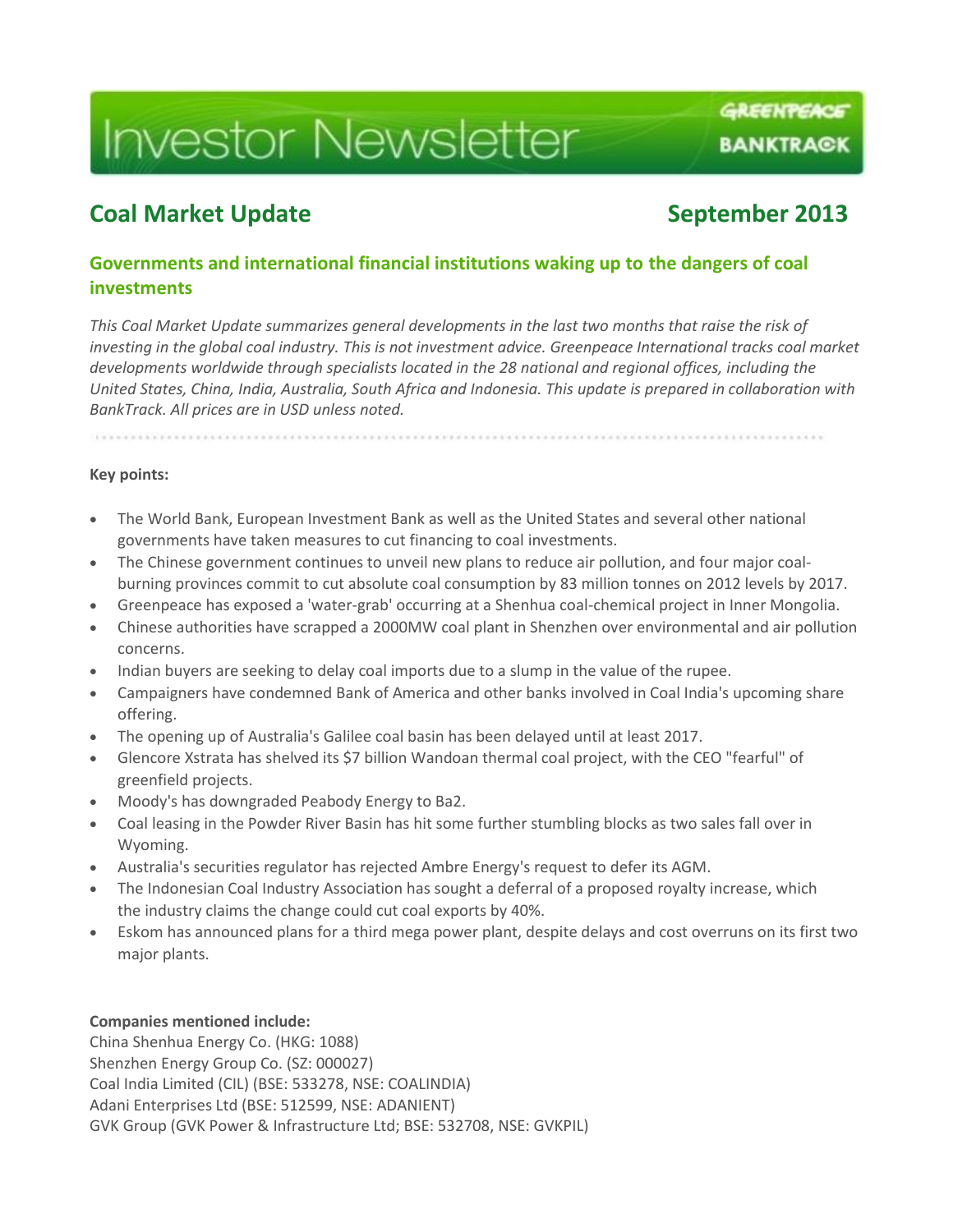Hancock Coal (unlisted) Glencore Xstrata (LSE: GLEN) Peabody Energy Corp (NYSE: BTU) Ambre Energy (unlisted) Cloud Peak Energy Inc. (NYSE: CLD) Eskom (unlisted)

#### **Global**

#### **National governments, World Bank, EIB and EBRD among those waking up to the dangers of fossil investments**

National governments and international financial institutions (IFIs) are finally beginning to enact policies to move away from coal. Governments and investors have long-struggled to deal with the inherent contradiction between promising to address climate change while simultaneously feeding and financing the growth of the fossil industry.

Over the last couple of months, the [World Bank](http://www.reuters.com/article/2013/07/16/us-worldbank-climate-coal-idUSBRE96F19U20130716) and the national governments of Denmark, Finland, Iceland, [Norway, Sweden and the United States](http://www.whitehouse.gov/the-press-office/2013/09/04/joint-statement-kingdom-denmark-republic-finland-republic-iceland-kingdo) have vowed to end public financing for coal, except in "rare circumstances". The [European Investment Bank](http://www.eib.org/about/press/2013/2013-115-european-investment-bank-to-reinforce-support-for-renewable-and-energy-efficiency-investment-across-europe.htm) has also introduced an Emissions Performance Standard of 550g CO2/kWh to its set of lending criteria, which is likely to affect [new coal and lignite investments.](http://www.rtcc.org/2013/07/24/eu-development-bank-cuts-finance-for-coal-power-plants/) The latest move comes from the European Bank for Reconstruction and Development, which announced on 6 September that it had [withdrawn from financing the 750 MW Kolubara B lignite power plant](http://bankwatch.org/news-media/for-journalists/press-releases/ebrd-gives-kolubara-b-lignite-power-plant-project-serbia) project near Belgrade in Serbia.

Beyond immediate ethical issues, there is also increasing recognition among both political and financial circles that coal investments will deliver poor long-term financial returns in a carbon-constrained world. The Swedish Centre Party recently called on all of the country's [national pension funds to divest their fossil fuel holdings](http://www.ft.com/cms/s/0/bdfbf812-16e0-11e3-9ec2-00144feabdc0.html#axzz2ePHNFmi6) in order to "climate proof" and mitigate the financial risks associated with investing in carbon-intensive investments. This latest call follows earlier [commitments to stop financing fossil fuel development made](http://www.euractiv.com/energy/rabobank-storebrand-boost-fossil-news-529155)  [by](http://www.euractiv.com/energy/rabobank-storebrand-boost-fossil-news-529155) [Norwegian pension fund](http://www.euractiv.com/energy/rabobank-storebrand-boost-fossil-news-529155) Storebrand [and Dutch bank Rabobank.](http://www.euractiv.com/energy/rabobank-storebrand-boost-fossil-news-529155) Storebrand, which has NOK 450 billion (\$74 billion) under management, committed to divest shareholdings in 13 coal companies and six oil sands companies, while Rabobank declared that it would not lend to unconventional extraction projects (typically shale gas and tar sands projects).

#### **China**

#### **Air pollution action plans: three major coal-burning provinces to cut absolute coal consumption**

China continues to unveil new initiatives to cut fine particle PM2.5 pollution after 18 months of fierce public debate over air pollution and its sources. A national action plan announced on 12 September includes a ban on approving new coal-fired power plants in key economic regions that currently contain 30% of the country's coal-fired power generation capacity.

The action plan also requires the country's most polluted provinces to "strive to achieve a negative coal increase" in five years. Four provinces, Beijing, Tianjin, Hebei and Shandong, have already pledged to [reduce](http://www.mep.gov.cn/gkml/hbb/bwj/201309/W020130918412886411956.pdf)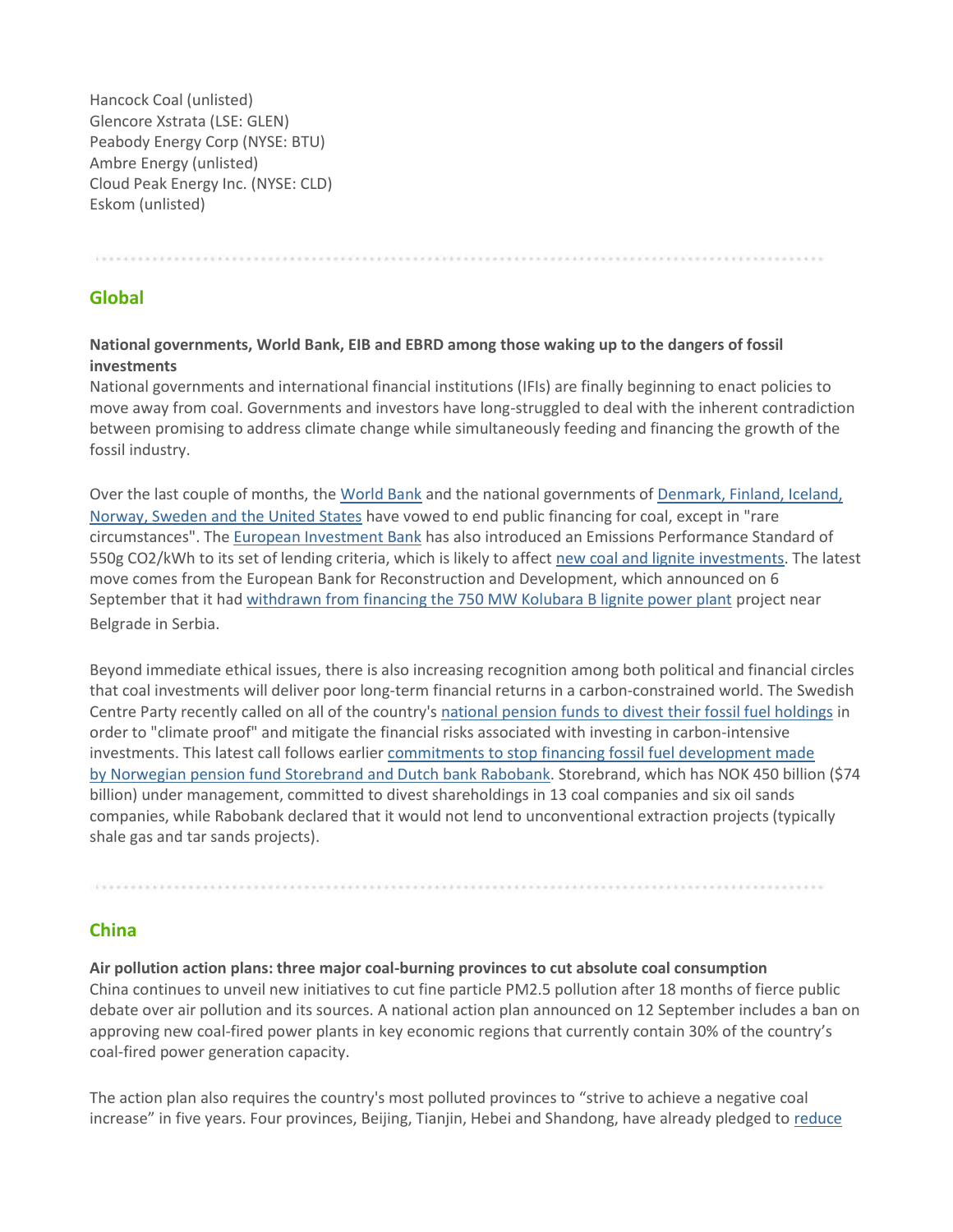[coal consumption by 83 million tonnes on 2012 levels by 2017.](http://www.mep.gov.cn/gkml/hbb/bwj/201309/W020130918412886411956.pdf) The four provinces consumed more coal in 2011 than all of the European Union. Shandong is the largest coal consumer among Chinese provinces and Hebei is the fourth largest. The provinces have seen coal consumption grow at 6% a year, so the absolute reduction targets require a rapid and dramatic reversal of the coal consumption trend. More coastal provinces are expected to make announcements.

Further measures to tackle air pollution cover major coal-using industries. Beijing, Tianjin, Hebei and surrounding areas, for example, are also [banned from approving](http://www.mep.gov.cn/gkml/hbb/bwj/201309/W020130918412886411956.pdf) [new projects](http://www.mep.gov.cn/gkml/hbb/bwj/201309/W020130918412886411956.pdf) in steel, aluminium, cement, glass-making, ship-building and other industries suffering from overcapacity. Shandong, Shanxi and Hebei province will also [shut 89.3 million tonnes of outdated steel capacity](http://uk.reuters.com/article/2013/09/18/china-environment-idUKL3N0HE0VN20130918) by 2017 at the latest.

#### **Greenpeace exposes 'water-grab' at Shenhua coal-chemical project in Inner Mongolia**

A new Greenpeace report shows the [disastrous environmental impacts of](http://www.greenpeace.org/eastasia/publications/reports/climate-energy/2013/thirsty-coal-two-china/) [Chinese coal giant Shenhua's](http://www.greenpeace.org/eastasia/publications/reports/climate-energy/2013/thirsty-coal-two-china/) [coal](http://www.greenpeace.org/eastasia/publications/reports/climate-energy/2013/thirsty-coal-two-china/)[to-liquid fuel project in Inner Mongolia.](http://www.greenpeace.org/eastasia/publications/reports/climate-energy/2013/thirsty-coal-two-china/) This case is a prime example of the dash for scarce water resources in the heartland of China's coal industry.

The project is estimated to extract 14.4 million tonnes of water annually (50 million tonnes to date) pillaging the local ground-water resources in the already water-scarce Haolebaoji region, leaving a trail of ecological and social damage. In just 10 years, groundwater levels in the region have dropped by approximately 100 meters.

The report also found that Shenhua had illegally discharged industrial waste-water in at least three locations in surrounding areas. This report follows Greenpeace's earlier ["Thirsty Coal" report](http://www.greenpeace.org/eastasia/publications/reports/climate-energy/2012/thirsty-coal-water-crisis/) in 2012, which first shed light on the growing conflict between China's scarce water resources and the government's plans to establish 14 new large-scale coal power bases in northern and western China.

#### **Chinese authorities scrap 2000MW coal plant in Shenzhen**

Chinese authorities have [scrapped](http://www.elp.com/articles/2013/8/china-cancels-planned-coal-fired-plant.html) a huge proposed coal plant over environmental and air pollution concerns. Authorities in Baguang, eastern Shenzhen, China asked Shenzhen Energy Group to stop preparatory work for the construction a new 2000-megawatt coal-fired power plant. Furthermore, the city will not put forward any new plans to build coal power plants in the future, according to decisions made at an executive meeting of the municipal government on 1 August 2013. Shenzhen Energy Group said it would choose a suitable site outside of Shenzhen for the construction of the new power plant.

#### **India**

#### **Indian buyers seeking to delay coal imports due to rupee slump**

Indian coal buyers are seeking to delay shipments of Indonesian thermal coal [as the falling value of the](http://www.bloomberg.com/news/2013-09-04/indian-coal-buyers-seek-deferrals-as-rupee-slump-raises-costs.html)  [rupee](http://www.bloomberg.com/news/2013-09-04/indian-coal-buyers-seek-deferrals-as-rupee-slump-raises-costs.html) has made them more expensive. Indonesian sellers have been offering low-grade 3600kcal/kg coal at \$37 to \$38 per tonne while Indian buyers were bidding at around \$35 per tonne, according to the CFO of PT Kaltim Prima Coal, a unit of PT Bumi Resources. Critics including Greenpeace have noted that coal has contributed significantly to India's record high current account deficit and the weakening of the rupee throug[hlarge coal imports and overseas coal-related investments.](http://governancenow.com/views/columns/plunging-rupee-and-coal-dependence)

#### **Campaigners condemn banks in Coal India share offering**

Both Greenpeace and the Rainforest Action Network have [called for](http://understory.ran.org/2013/09/04/ignoring-human-rights-abuses-and-coals-uncertain-future-big-banks-line-up-for-piece-of-worlds-largest-coal-miner/) Bank of America and other U.S. and European banks to withdraw from involvement in an [upcoming share offering](http://www.reuters.com/article/2013/08/29/coalindia-divestment-idUSI8N0CZ00I20130829) by Coal India Limited (CIL).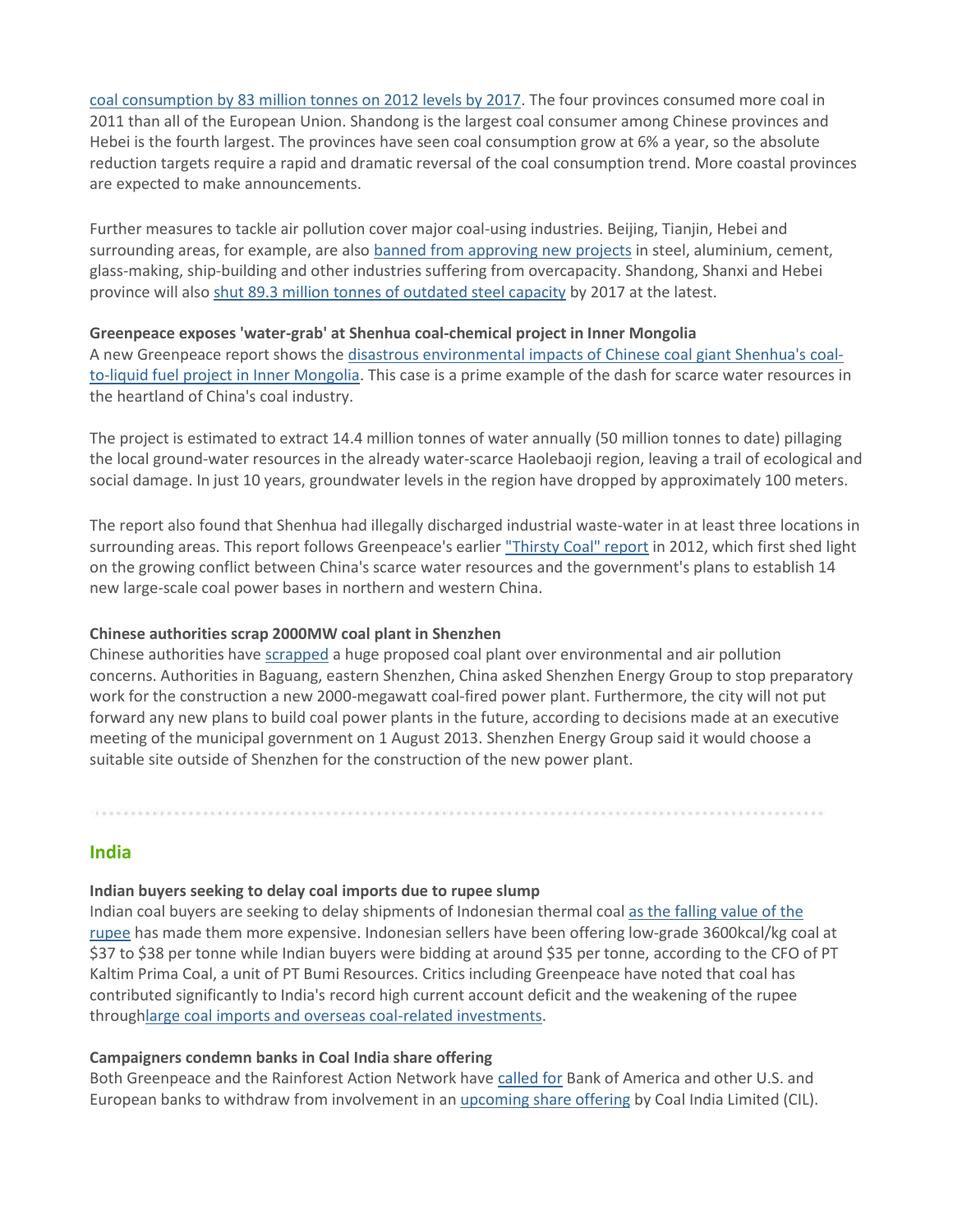Credit Suisse, Deutsche Bank, Goldman Sachs, and three Indian banks were also selected to manage the share offering. The NGOs pointed to Coal India's [social and environmental track record](http://www.greenpeace.org/india/en/publications/Coal-India-investor-brief-/) of deforestation, human rights abuses and legal violations, calling on the banks to live up to their own ESG standards.

### **Australia**

#### **Opening up of Galilee coal basin delayed until at least 2017**

Development of the Galilee Basin coal precinct has been delayed yet again with the most advanced project in the region, GVK Hancock Coal's Alpha project, [pushing back its starting date for coal export to 2017.](http://www.theaustralian.com.au/business/mining-energy/galilee-exports-delayed-until-2017/story-e6frg9df-1226706997266) GVK Hancock managing director Paul Mulder said that objections to the project's mining lease by the Environmental Defenders Office would prevent the start of construction until next year with first coal now not expected until the first quarter of 2017.

#### **Glencore Xstrata shelves \$7 billion Wandoan thermal coal project**

Glencore Xstrata has confirmed it has shelved its \$7 billion Wandoan thermal coal project in Queensland and flagged it will stay away from greenfield projects in future. It has been [further reported](http://www.theaustralian.com.au/business/companies/glencore-puts-wandoan-on-ice/story-fn91v9q3-1226716413520) that Wandoan is one of 10 greenfield projects that had been "deprioritised". Speaking at a London investor briefing, CEO Ivan Glasenberg said that the company was "fearful of greenfield projects", adding that studies had shown an average 35% cost overrun in major resources projects.

### **United States**

#### **Moody's downgrades Peabody to Ba2**

Financial ratings firm Moody's has [downgraded](https://www.moodys.com/research/Moodys-downgrades-Peabody-to-Ba2-outlook-stable--PR_280688) Peabody's credit rating due to "prolonged weak industry conditions for metallurgical and thermal coal".

Moody's expects revenue from Peabody's Powder River Basin mines in the US to decline further "as higherpriced" contracts with power utilities expire. Moody's also anticipates that "persistently weak demand from the global steel industry" will "challenge Peabody's Australian mines." Peabody operates 28 mines in the US and Australia and sold 249 million tonnes of thermal and metallurgical coal in 2012.

#### **Declining interest in PRB coal leases as two sales fall over in Wyoming**

The US Bureau of Land Management (BLM) has rejected a bid by Kiewit Mining Properties for the Hay Creek II coal tract in Wyoming - the second time in the last month that a federal coal lease auction has concluded without a sale.

The BLM said Kiewit's bid of just more than \$35 million for 167 million tonnes of minable coal did not meet the agency's undisclosed fair market value. Kiewit's lone bid of 21 cents per tonne was the lowest bid per tonne for a coal tract since 1998, according to [SNL.](http://www.snl.com/InteractiveX/Article.aspx?cdid=A-25118672-11570)

Earlier in August, the BLM [received no bids for the](http://trib.com/news/state-and-regional/a-wyoming-first-no-bids-for-coal-mining-tract-in/article_97973023-564c-585e-81ee-a7283bbe5ffa.html) [Maysdorf II North tract](http://trib.com/news/state-and-regional/a-wyoming-first-no-bids-for-coal-mining-tract-in/article_97973023-564c-585e-81ee-a7283bbe5ffa.html), also in Wyoming, which was estimated to contain 148 million tonnes of thermal coal. Cloud Peak Energy, which operates an adjoining mine, stated that current market conditions made the deposit uneconomic.